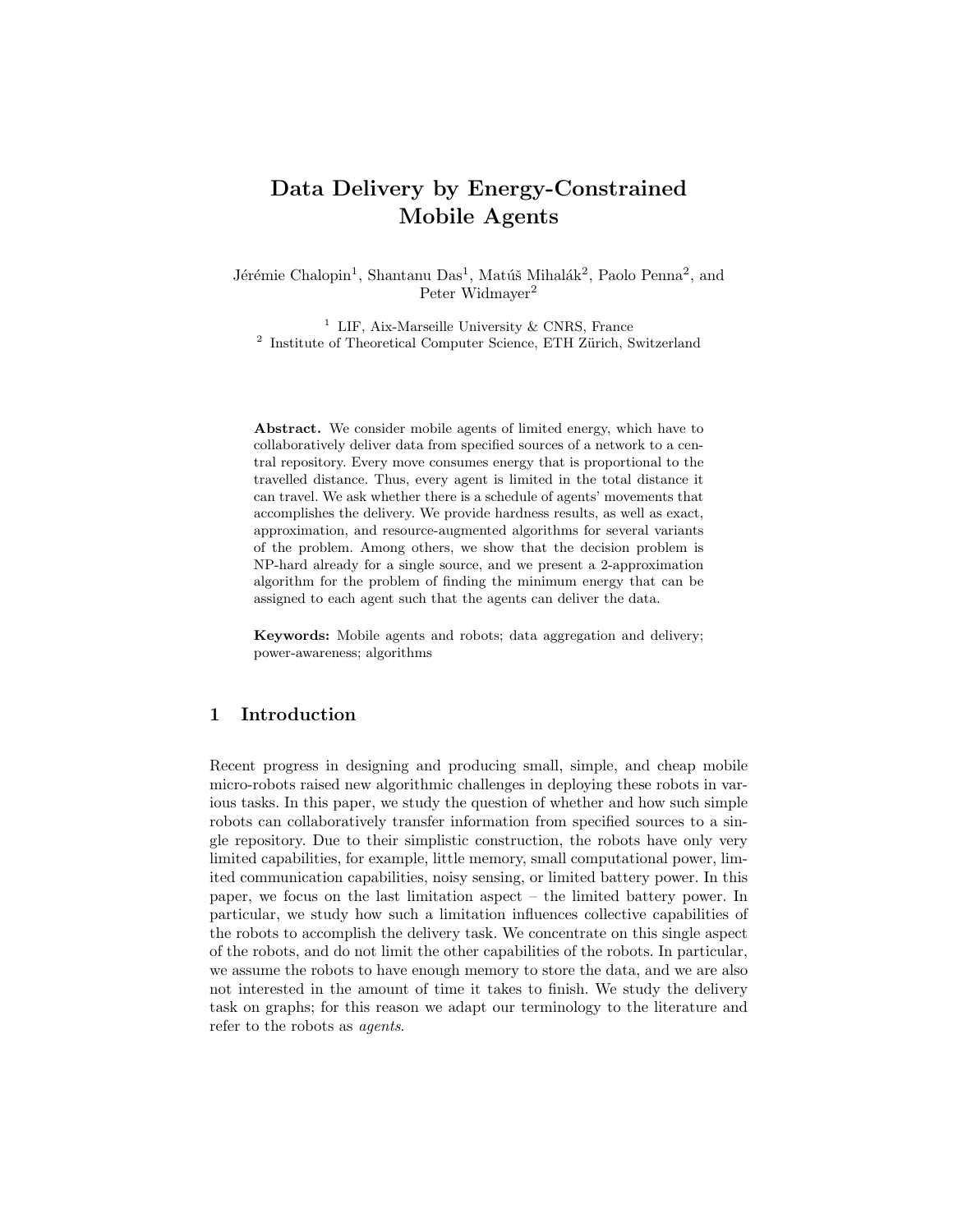#### Model

We consider undirected, connected, edge-weighted graphs. The weight  $w(e)$  of edge e represents the energy required to cross the edge. Therefore, we will sometimes refer to  $w(e)$  as the *length* of the edge. By  $d(u, v)$  we denote the distance between nodes u and v, i.e., the length of the shortest path from u to v (with respect to the edge weights).

We further consider  $k$  mobile agents that are initially placed on vertices of a given graph. Agent  $i$  can move along the edges of  $G$ . In total, agent  $i$  can move along a walk of length at most  $R_i$ . The agent can stop anywhere on an edge  $e$ . In such a case the travelled distance is proportional to  $w(e)$  and to the position of the stop on e.

Furthermore, there are m distinct sources  $S = \{s_1, \ldots, s_k\} \subset V$ , and one target  $t \in V \setminus S$ . Each source contains data that needs to be delivered by the agents to target  $t$ . An agent  $i$  collects data from source  $s$  by simply visiting  $s$ on its walk. An agent i collects data from agent j by meeting agent j (at some location). An agent i visiting target t on its walk delivers (or transfers) all data that it has collected before.

We study the problem of deciding whether all data (from all sources) can be delivered to the target, i.e., whether there exists a schedule prescribing every agent how to move such that at the end all data is delivered. We call such a schedule feasible. In full generality, a schedule describes the movement of an agent in continuous time, assuming that all agents move at unit speed. We will see in a moment, however, that we may concentrate on schedules where at any time at most one agent moves. This then allows us to neglect the travel times and consider the movements of the agents in discrete time steps, where movements happen instantaneously.

We refer to the decision problem of finding a feasible schedule as DATADElivery. Given just the position of the agents in the network, we also study the related minimization problem of finding the smallest uniform power R for which the agents, when assigned the range  $R$  each, can deliver the data to  $t$ . We are interested in the computational complexity of the problem, and in approximation and resource-augmented algorithms. We say that an algorithm for the minimization version of DATADELIVERY is  $\rho$ -approximate,  $\rho > 1$ , if it runs in polynomial-time and always finds a feasible schedule for uniform range  $R$  such that  $R \leq \rho \cdot R^*$ , where  $R^*$  is the minimum uniform power for which a schedule exists. We say that an algorithm for the decision version of DataDelivery with agents' initial ranges  $R_i$  is a  $\gamma$ -resource augmented algorithm,  $\gamma > 1$ , if either the algorithm (correctly) answers that there is no feasible schedule, or it finds a feasible schedule for the modified (augmented) powers  $R'_i := \gamma \cdot R_i$ .

#### Related work

On a very high level, our problem can be seen as a special case of data aggregation in (wireless) sensor networks [10]. There, sensor nodes are deployed in an environment, each possessing some data that they need to route (transmit) over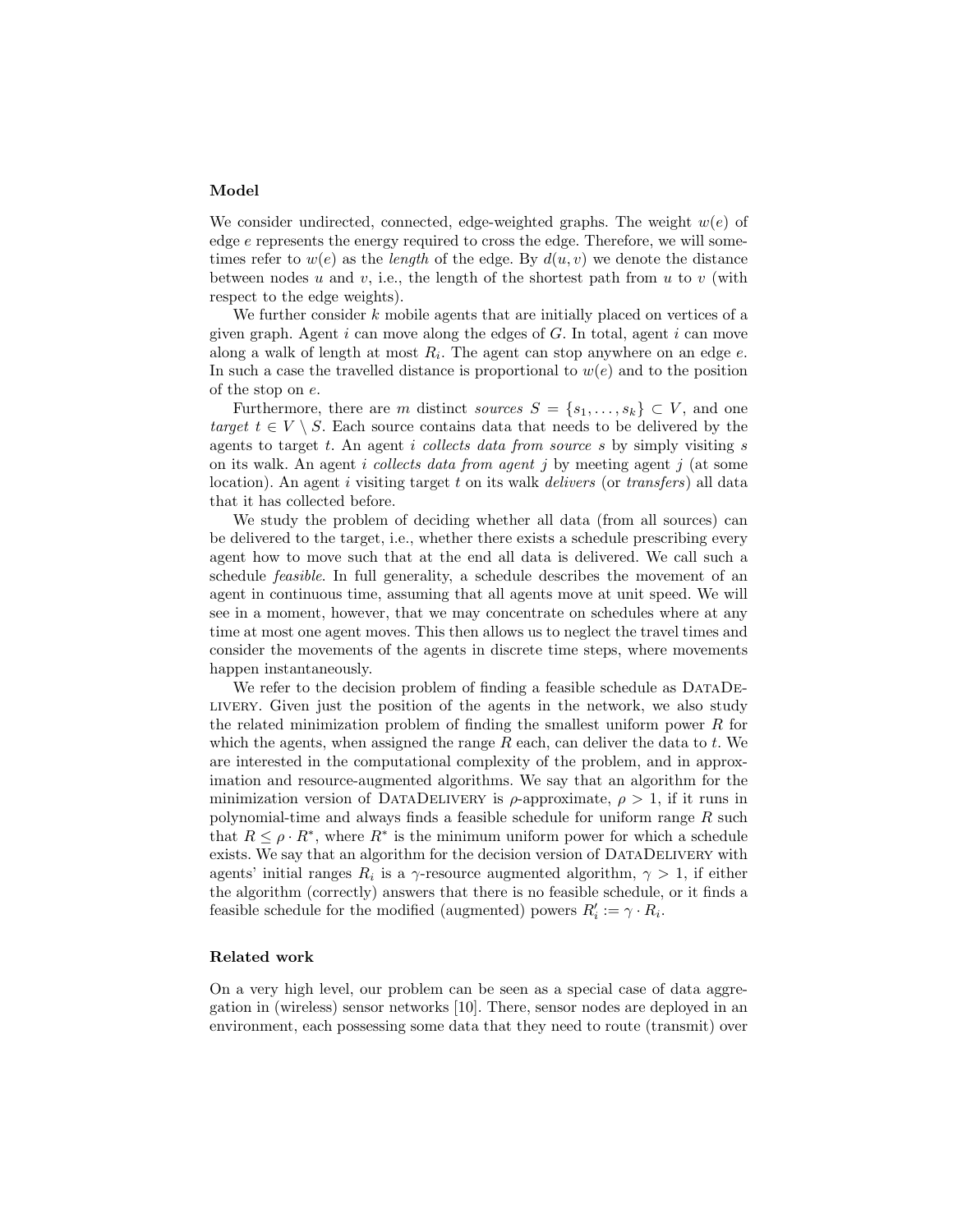an underlying communication network such that all data eventually arrives in a specific aggregation node. Obviously, the nature in which the data "flows" in the network makes the main difference of data aggregation in sensor networks to our problem.

There has been little previous work on data-aggregation-like problems by mobile agents. Anaya et al. [5] study the convergecast problem where a set of mobile agents, deployed in an edge-weighted graph, each possessing certain data and a uniform power  $R$ , need to move such that at the end at least one agent knows all data (and every agent travels a distance at most  $R$ ). The main difference to our problem is that there are no sources and a target where the data need to be delivered. On contrary, in convergecast the "target agent" can be chosen freely to suit the given power constraints. Anaya et al. [5] study the convergecast problem both in the centralized and in the distributed setting. They show that the decision problem is strongly NP-complete, even if  $G$  is a tree, provide a lineartime algorithm for the case when  $G$  is a line, and a 2-approximation algorithm for the minimization version in general graphs. In the distributed setting, they provide a 2-approximate algorithm for trees and show that this is best possible (even if  $G$  is a line).

There is little research on general power-aware computation with mobile agents. A rare example is the study of self-deployment by Heo and Varshney [8]. Arguably, minimizing the total travelled distance (instead of the maximum traveled distance) by any single agent comes close to optimizing individual powerconsumption. There is a rich research history accomplishing various tasks (such as pattern formation, exploration, or searching) by mobile agents where the prime optimization goal was the total travelled distance, see e.g. [6, 2, 3].

Power-aware computation is a relatively new research area. Most of the existing literature focuses on different computational models than mobile robots, e.g., on routing, tracking, and broadcasting in wireless networks [9, 4], or on scheduling [1, 7]. However, most of these works focus on minimizing the total energy consumption (whereas we focus on leveraging the consumed energy per computational entity).

#### Important observations and further variants

The nature of the problem allows us to make several crucial observations that limit the space in which we search for feasible strategies. We will argue about the single source case, but the very same observations can be made for the multi-source case as well.

First of all, it is easy to see that no two agents need to move at the same time. Assume that a given instance has a feasible solution and let us consider one. Let us consider the "flow" of the data from  $s$  to  $t$  in the solution, i.e., consider for every agent that collected the data the path that the agent made after the collection, and the union of all paths of the agents after they collected the information. Thus, this "flow" can be seen as the subgraph of  $G$ . It follows that there has to be an s-t path in the subgraph. Obviously, for completing the data delivery task, we can ignore all movements of the agents beyond this path.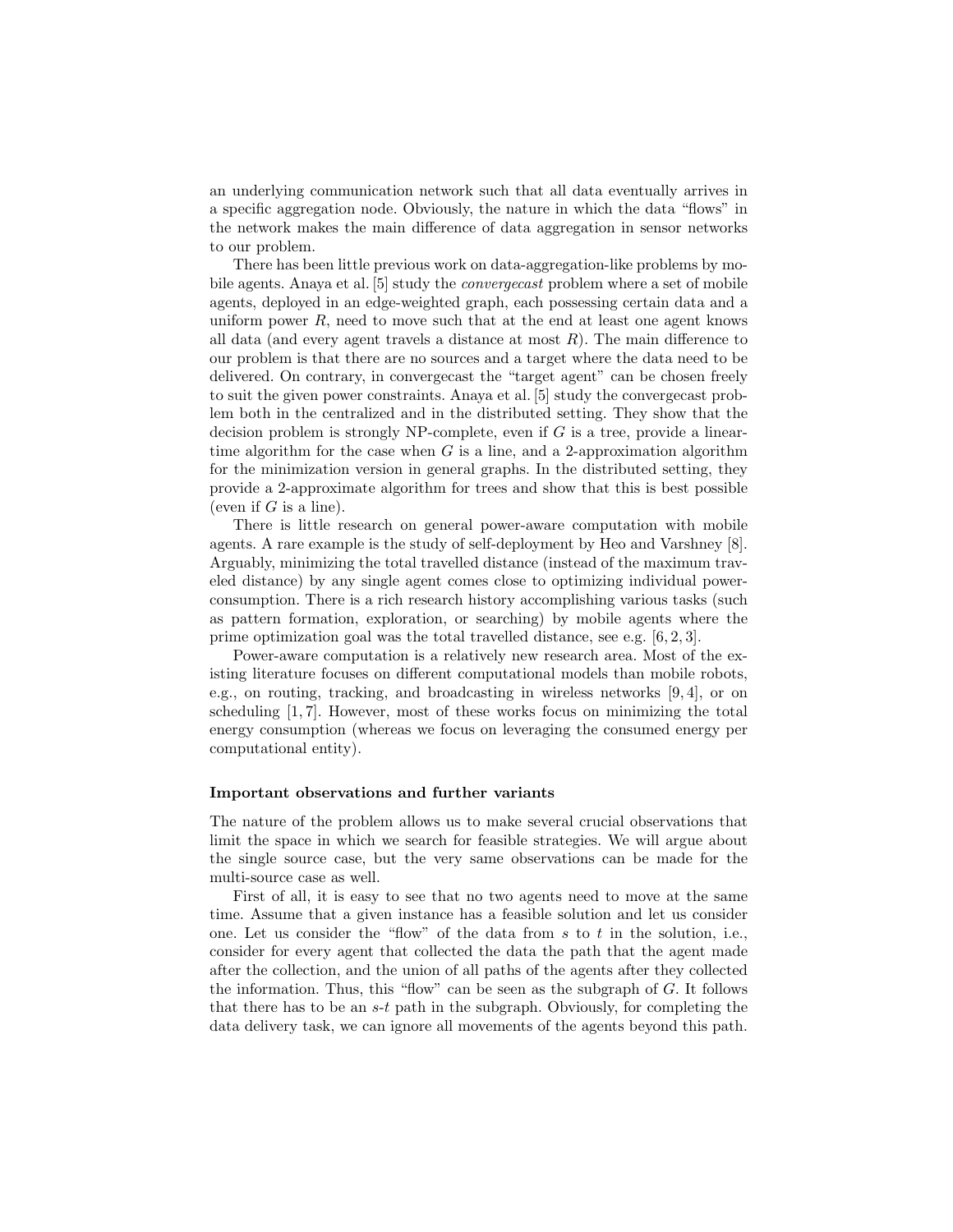Scanning this path from s to t and observing the identity of the agents that are currently active gives a sequence of agents (we do not need to choose more than one agent per position on the path). It is easy to see that the agents then can walk sequentially in this order, and thus we can only consider discrete time steps such that in each time step exactly one agents moves (to an arbitrary position).

It is now also easy to see that without loss of generality, no agent  $i$  appears more than once in this sequence: if yes, we can just ignore all agents that appeared in-between the two occurrences of agent i on the s-t path.

These considerations motivate the following natural variant of DataDeliv-ERY: Find a feasible schedule such that the data is moved from  $s$  to  $t$  along a fixed path (given as part of the input).

#### Our results

We first consider the single-source case in Section 2, and show that DATADELIV-ERY is  $NP$ -complete in this case, even for the case of uniform ranges  $R$ . We then provide a 3-resource augmented algorithm, and a 2-approximation algorithm for the problem. The combination of the ideas of these two algorithms provides a min $\{3,(1+\Delta)\}$ -resource augmented algorithm, where  $\Delta$  is the largest ratio of the agent's ranges, i.e.,  $\Delta := \max_{i,j} \frac{R_i}{R_j}$ . We also consider the case when the data needs to be moved along a fixed path  $P$  (given as part of the input), and show that also this problem is NP-complete, and that there exists  $\gamma^* > 1$  such that there is no  $\gamma^*$ -augmented algorithm, unless  $P = NP$ . Finding a good approximation or resource-augmented algorithm for this version is left as an open problem. We also consider the special case when  $G$  is a line or a tree. If  $G$  is a line, we provide a polynomial-time algorithm for the case of uniform ranges. For the general (non-uniform) ranges, we leave the complexity of the problem open (and note that the min $\{3,(1+\Delta)\}$ -resource augmented algorithm applies). The case when  $G$  is a tree translates to the case of a line with general (non-uniform) ranges, and thus remains open as well.

We study the case of multiple sources in Section 3. For the constant number sources  $k$  and for general graphs, the natural adaptation of the results for single source carry over. For the general number of sources, the problem becomes NPcomplete already for trees and for uniform ranges, by a trivial modification of the hardness result for convergecast by Anaya et al. [5].

# 2 Single source

In this section we study DataDelivery with single source node s. We first show the hardness result.

Theorem 1. Deciding whether k agents can transfer the information from a given source s to a given target t is (strongly) NP-complete, even for unweighted graphs and for uniform ranges.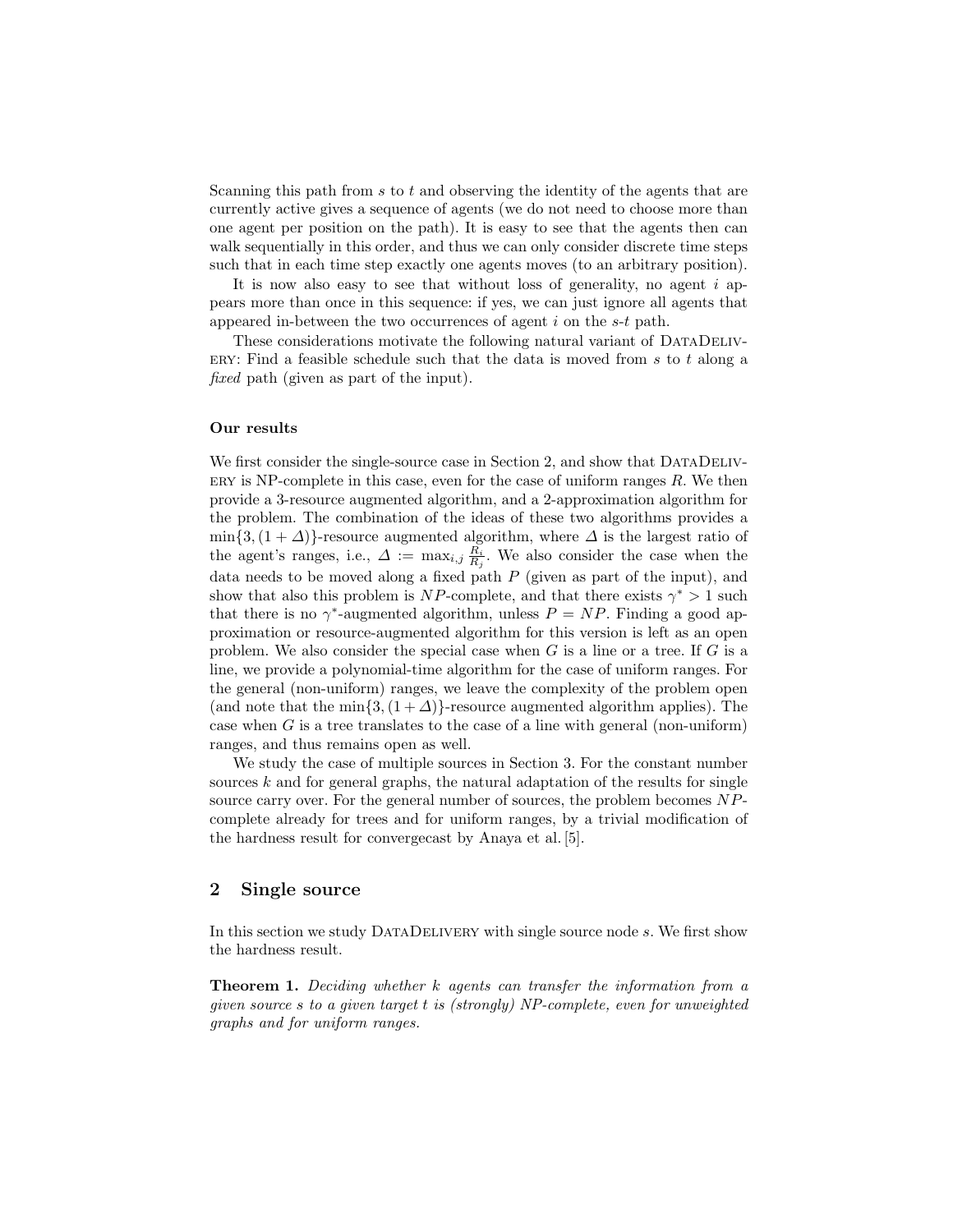

Fig. 1. Illustration of the reduction of 3-PARTITION to our problem. The horizontally aligned vertices from s to t form the dedicated path  $P^*$ . The shaded boxes along  $P^*$ are the buckets. Each line connecting  $v_1$  with  $P^*$  stands for a path of length L. For simplicity, the lines connecting  $v_2, \ldots, v_{3z}$  with  $P^*$  are omitted.

Proof. A solution to our problem is a set of walks, one for every agent, whose union forms a subgraph in which  $s$  and  $t$  are connected. Thus, our problem is obviously in  $NP - it$  is easy to check in polynomial time whether the given set of walks satisfy all required conditions.

To show the hardness, we will reduce the 3-Partition problem to our problem: given integers  $a_1, a_2, \ldots, a_{3z}$ , for some  $z \in \mathbb{N}$ , and an integer B such that  $\sum_i a_i = z \times B$ , the 3-PARTITION problem asks whether there is a partition  $S_1, \ldots, S_z$  of the integers such that  $\sum_{x \in S_i} x = B$ . 3-PARTITION is NP-complete even if B is polynomially bounded in z, and if for every i,  $B/4 < a_i < B/2$ .

Given an instance of 3-PARTITION we construct an unweighted instance of our problem as follows. The graph contains a dedicated  $s-t$  path  $P^*$  of length  $zB + (z - 1)$ . The first B edges on the path are called the first bucket. At the end of the first bucket, we place an auxiliary agent with range 1. This agent can thus help to transfer the message only along the adjacent edge on the s-t path. After this edge, the second bucket starts (containing again B edges), followed by a second auxiliary agent of range 1, and one edge, and the third bucket and so on. For every integer  $a_i$  we create a vertex  $v_i$  and connect it to every vertex of the s-t path by a path of length L. We place an agent to every vertex  $v_i$  and set its range to be  $L + a_i$ , where  $L = 2B$ . Figure 1 illustrates the reduction.

We now show that there is a solution to 3-PARTITION if and only if there is a solution in the just described instance of our problem. The "if" part is trivial: Given a solution of PARTITION, just use the three agents corresponding to the set  $S_i$  to move the data within bucket i. Use the auxiliary agents to advance the data on the edge between the buckets. We now argue about the "only if" part. We first show that the data needs to be transported along the dedicated path  $P^*$ . The only alternative is to transfer the data from s to vertex  $v_i$ ,  $i = 1, \ldots, z$ , and from there to t. This path  $P_i$  has length 2L. Obviously, agent i with range  $R_i = L + a_i$  sitting at  $v_i$  cannot alone transfer the data along this path. Any other agent j can get to s (by travelling the distance L from  $v_j$ ) and from there to distance at most  $a_j < B/2$  from s on the path  $P_i$ . From there, no other agent but  $v_i$  can advance the data along the alternative  $P_i$ ; the agent then can advance the data further to distance  $a_i + ((L + a_i) - (L - a_i)) < B/2 + B$ , i.e., to a position on  $P_i$  that is before vertex  $v_i$ . It is easy to see that no agent can further advance the data from there. Thus, the only way to transport the data is to use the dedicated s-t path  $P^*$ . Now, because the length of  $P^*$  is  $zB + (z - 1)$  and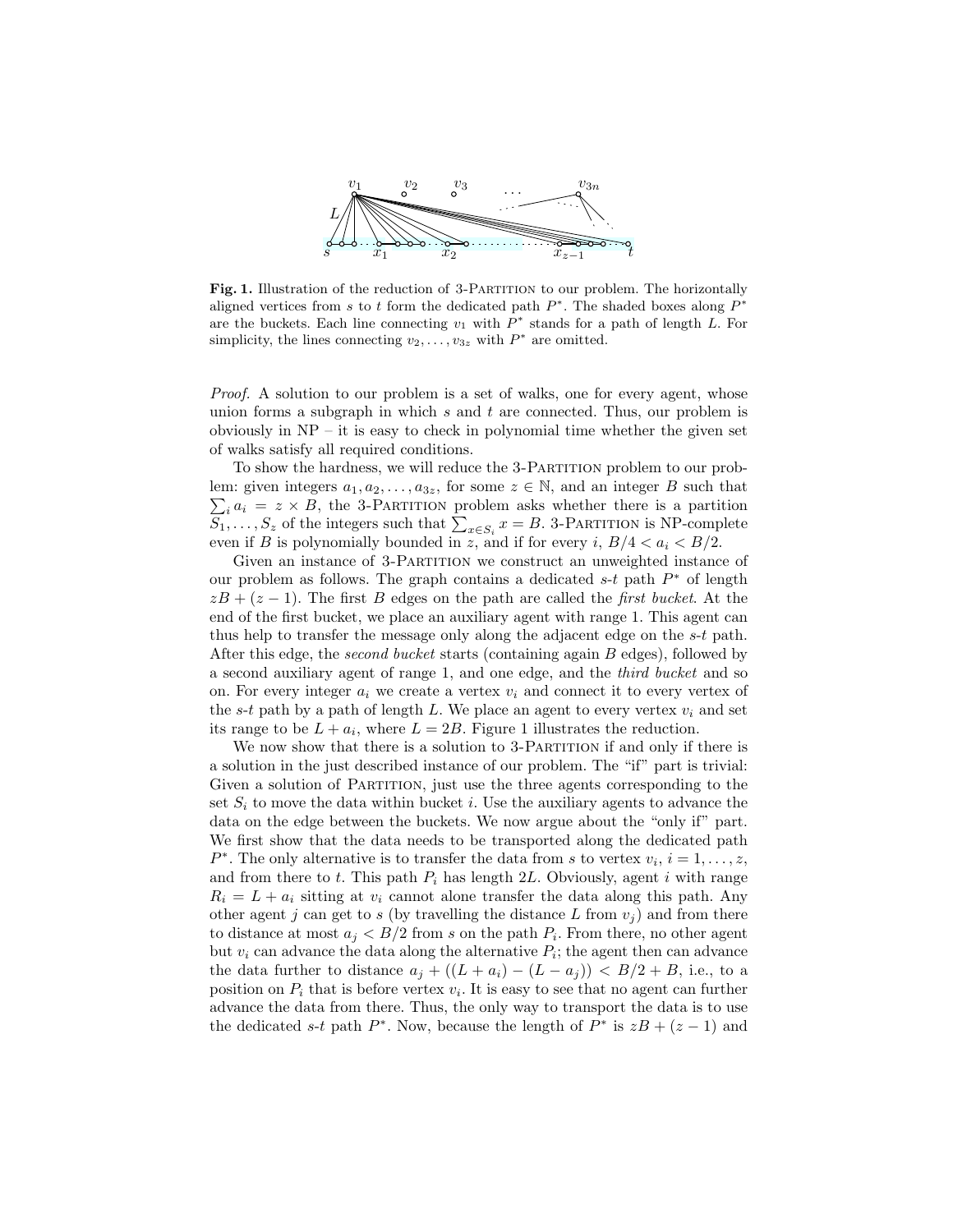because every agent i can advance the data on  $P^*$  by at most  $a_i$  steps, every solution to our problem needs to use all agents (including the auxiliary ones) in their "full power". Thus, such a solution uses exactly three agents in every bucket, bringing the data collectively from the beginning of the bucket to the end of the bucket. This then gives a solution to the 3-PARTITION.

We can easily modify the reduction for the case of uniform ranges  $R$ : just add a path of length  $R - R_i$  to every vertex  $v_i$  and place the agent i at the end of the path. of the path.  $\Box$ 

In the following we show that the hard part of the problem lies in knowing the order in which the agent move (and not in routing the agents through the graph). Namely, we show that given the order in which the agents move, we can solve in polynomial time whether there is a feasible schedule compatible with the given order.

**Theorem 2.** DATADELIVERY with single source is solvable in polynomial time if restricted to a fixed order of the agents to move, and if agents can meet only at vertices.

*Proof.* For each agent  $i$  we can compute a set of feasible "pick-pass" locations, that is, the set of all pairs  $(x, y)$  such that i can move to x (to pick up the information from another agent) and move to  $y$  (to pass the information to another agent),

$$
C_i := \{(x, y) | d(i, x) + d(x, y) \le R_i\}.
$$

Given an ordered sequence of agents (expressing the order in which they need to advance the data), where each agent appears at most once, we can compute a feasible movement of the agents by looking at the following layered graph. Layer  $i_k$  contains the edges of  $C_{i_k}$  and a path from s to t in this graph corresponds to a feasible movement of the agents (every agent appears at most once and thus its movement is a single "pick-pass" edge which, by definition, is feasible for its range). Note that, since agents can only meet at the nodes of the graph, this layered graph can be computed in polynomial time.  $\Box$ 

We now present a 3-augmented algorithm for DATADELIVERY with single source on general graphs and with general ranges. Our algorithm first checks whether it is (at all) possible that a feasible schedule exists. For this purpose, consider a *ball*  $B(i)$  of radius  $R_i$  centered in the initial location of agent i, i.e., the set of all positions (vertices and positions on the edges) at distance at most  $R_i$  from i. If there is a feasible schedule, then there is one such that the data travels from s to t along a simple path, carried over by a sequence of  $\ell$  agents  $i_1, \ldots, i_\ell$  (and where no agent appears more than once in the sequence). Observe now that (1) s is in the ball of agent  $i_1$  ( $i_1$  is able to reach s to collect the data), (2) the balls of  $i_j$  and  $i_{k+1}$  intersect (agent  $i_j$  collects data from  $i_j$ ), and (3) t is in the ball of the last agent  $i_\ell$  (agent  $i_\ell$  delivers the data to t). These properties imply the existence of an  $s$ -t path in the *connectivity graph*: the vertices are  $s$ , t and the agents, and there is an edge between i and j, if the balls  $B(i)$  and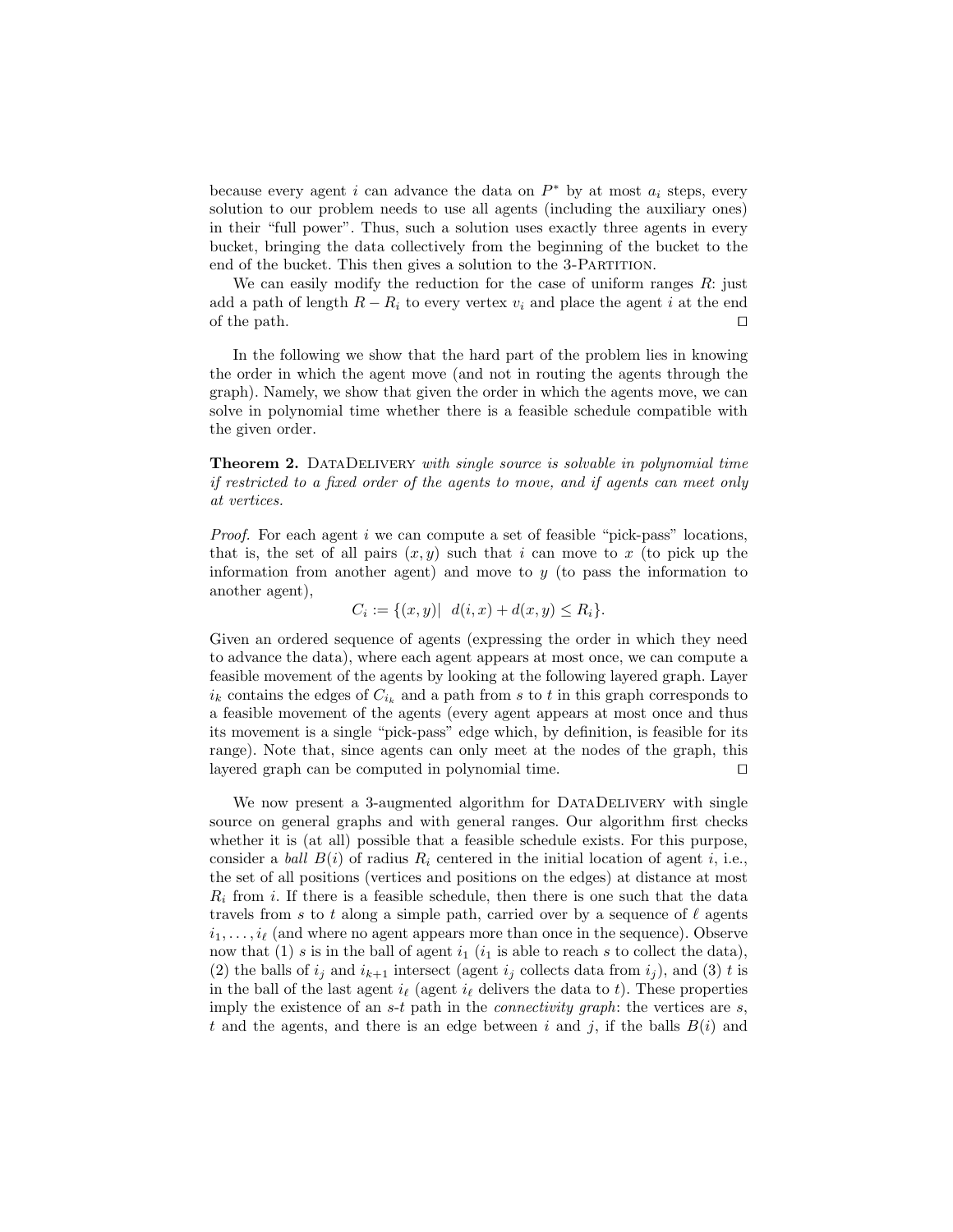$B(j)$  intersect, and where we set  $B(s) := \{s\}$  and  $B(t) := \{t\}$ . We can check the existence of an s-t path in the connectivity graph in polynomial time. If there is no such path, then there is no solution for DataDelivery. Otherwise, if there is such a path, we show that there is a feasible schedule for agents with new ranges  $R'_i = 3 \cdot R_i$ .

The feasible schedule for  $R_i'$  can be found in the following way. We first find an s-t path in the connectivity graph; recall that every agent appears at most once in this path. This path induces a natural order on the agents (that appear on the path), and let  $i_1, \ldots, i_\ell$  be the order of these agents. For every two agents  $i_j$  and  $i_{j+1}, j < \ell$ , let  $x_j$  be an arbitrary vertex in  $B(i) \cap B(i+1)$ . Define further  $x_0 := s$  and  $x_\ell := t$ . Then, every agent  $i_j$  moves as follows: it first goes to  $x_{j-1}$ , collects the data there, it goes back to initial position, and from there it goes to  $x_j$ . Obviously, with this schedule, the data gets delivered to t. Furthermore, every agent  $i_j$  does not travel more than  $3 \cdot R_{i_j}$  (as every of its "three" moves are within its range  $R_i$ ). We have thus proved the following.

### **Theorem 3.** There is a 3-resource augmented algorithm for DATADELIVERY with single source.

The ideas of the 3-resource augmented algorithm can be adapted to give a 2-approximation algorithm for the optimization variant of DataDelivery with single source. Recall that in the optimization version, we are asked to find the minimum uniform range  $R$  such that there is a feasible schedule.

We will use the following observations. Consider an optimum solution, i.e., the smallest  $R^*$  and a corresponding schedule. Let  $i_1$  be the first agent from the optimum solution to move, i.e., the agent that collects the data from s. Without loss of generality, we may assume that the optimum solution moves agent  $i_1$  to s along a shortest path. This now induces a new instance of the problem: agent  $i_1$  is now located in s, and has range  $R' = R^* - d(i_1, s)$ , while all other agents remain in their initial positions and with unchanged ranges  $R^*$ . By our construction, we know that this instance has a feasible schedule. This then implies that there is a path from  $i_1$  (which sits on node s) to t in the connectivity graph of the modified instance.

The 2-approximation algorithm then works as follows. We first guess the first agent  $i_1$  from the optimum solution that collects the data from s (i.e., technically, we try all possible candidate agents, perform the subsequent steps as explained below, and choose the solution giving the smallest range  $R$  among all the candidates). We move agent  $i_1$  to s along a shortest path of length  $d =$  $d(i_1, s)$ , and compute the smallest  $R^a$  such that there is a path from  $i_1$  to t in the connectivity graph of the instance where every agent but  $i_1$  has range  $R^a$ , and agent  $i_1$  has range  $R^a - d$ . By the definition of  $R^a$ , we know that  $R^* \geq R^a$ . Let  $i_1, i_2, \ldots, i_\ell, t$  be an  $i_1$ -t path in the connectivity graph of the considered instance. Thus, we know that for any  $1 \leq j \leq \ell$ , the respective balls intersect, and therefore  $d(i_j, i_{j+1}) \leq 2 \cdot R^a$ , and furthermore  $d(i_\ell, t) \leq R^a$ . Observe now that the schedule where agent  $i_j$  goes to agent  $i_{j+1}$ ,  $j < \ell$ , and agent  $i_{\ell}$  goes to t, is feasible if we add  $R^a$  to the range of every agent. This gives a feasible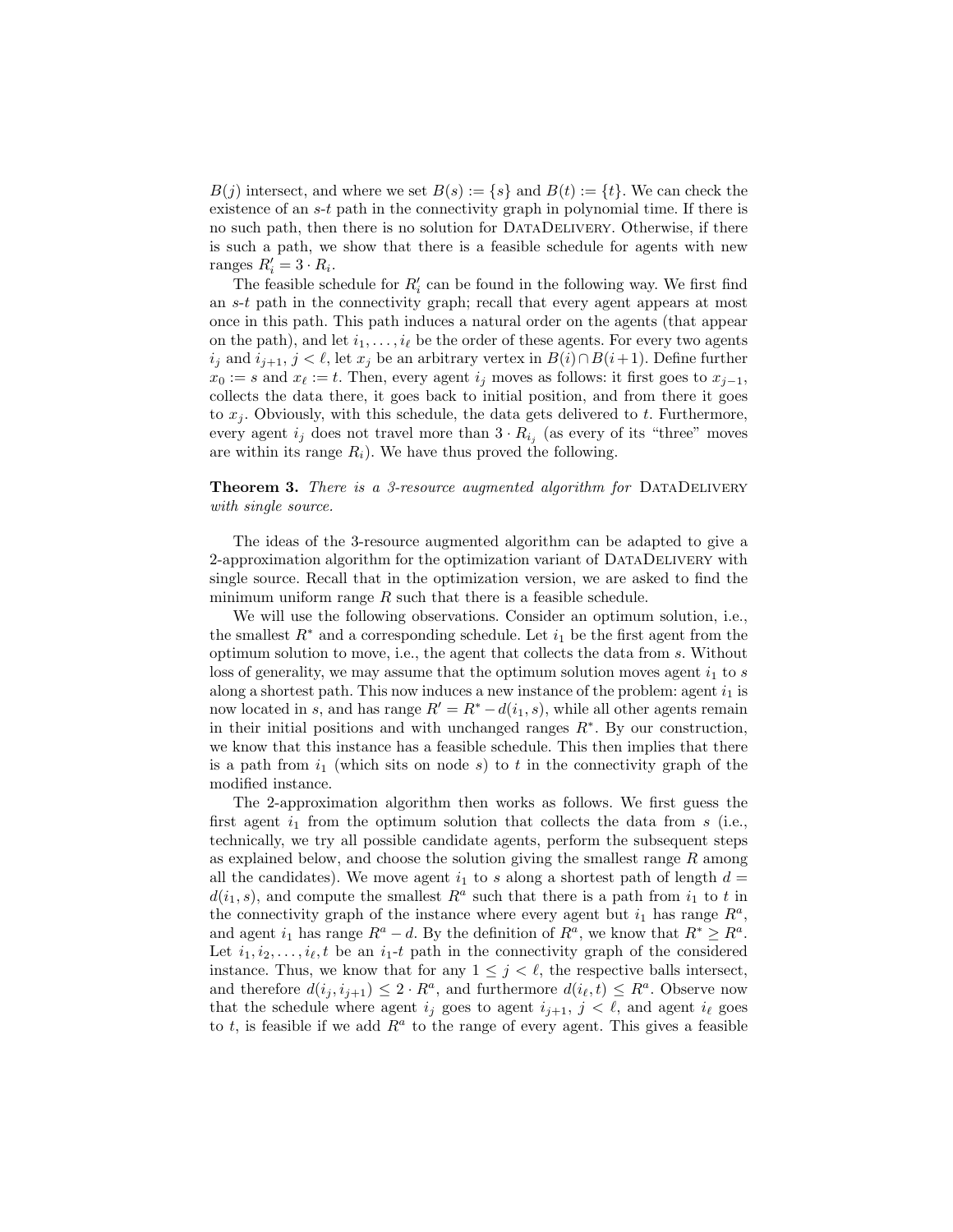schedule to the original setting where agent  $i_1$  has not been moved to s, with uniform ranges  $2 \cdot R^a$ . We can thus return  $2 \cdot R^a$  as the solution of the algorithm.

Because  $R^* \geq R^a$ , i.e.,  $2 \cdot R^* \geq 2 \cdot R^a$ , we obtain that the algorithm is a 2-approximation.

Theorem 4. There is a 2-approximation algorithm for DATADELIVERY with single source.

Obviously, we can use the ideas of the 2-approximation algorithm for designing an equivalent 2-resource augmented algorithm for the case when the ranges are uniform, i.e., when  $R_i = R_j$  for every i, j. The very same algorithm is then  $(1+\Delta)$ -resource augmented algorithm, where  $\Delta = \max_{i,j} \frac{R_i}{R_j}$ : It can happen that the algorithm decides for agent  $i$  to bring the data (from its initial position) to the initial position of agent j; For this,  $R_i$  needs to be increased by additive  $R_j$ to be able to do it, which gives the claimed ration  $(1 + \Delta)$ . Thus, we have the following.

Corollary 1. There is a min $\{3,(1+\Delta)\}$ -resource augmented algorithm for DATADE-LIVERY with single source.

We now consider a special case where the delivery of the data needs to happen along a fixed path in G. This is motivated by security reasons when we do not want the data to be delivered in dangerous areas of the environment. We now show that this problem is hard. We present an alternative proof for this case, since this gives us (additionally to the pure hardness result of Theorem 1) hardness for providing arbitrary good  $\gamma$ -resource augmented algorithms.

Theorem 5. The variant of DATADELIVERY in which there is a single source and the data must travel along a fixed path of the graph is NP-hard.

Proof. We reduce the problem from the restriction of 3-SAT in which every variable appears at most four times [11].

The idea of the reduction is as follows (see Fig. 2). Each clause consists of a "gadget" which has some common part with the fixed path. Intuitively speaking, if a clause is satisfied, then the data can travel from left to right along the portion of the path "covered" by that clause. The reduction will ensure that there is a satisfying assignment if and only if the data can travel from left to right through each of the clauses sub-paths.

More formally, for each clause  $C_j = \{l_{j_1}, l_{j_2}, l_{j_3}\}\,$ , we create a gadget consisting of a graph and an agent with range 5 as shown in Fig. 3 (upper part). For each variable  $x_i$  the corresponding gadget is the simple graph plus the agent of range R shown in Fig. 3 (lower part); We shall set  $R < 3L$  so that this agent is forced to choose between "true or false". The three edge literals in the clause gadget are connected to some vertices of the corresponding variable gadget: The endpoints of an edge for literal  $x_i$  (resp., literal  $\neg x_i$ ) are connected to the vertex in the variable gadget of  $x_i$  corresponding to *true* (resp., *false*). The overall construction (see Fig. 2) consists in a concatenation of all clause gadgets, where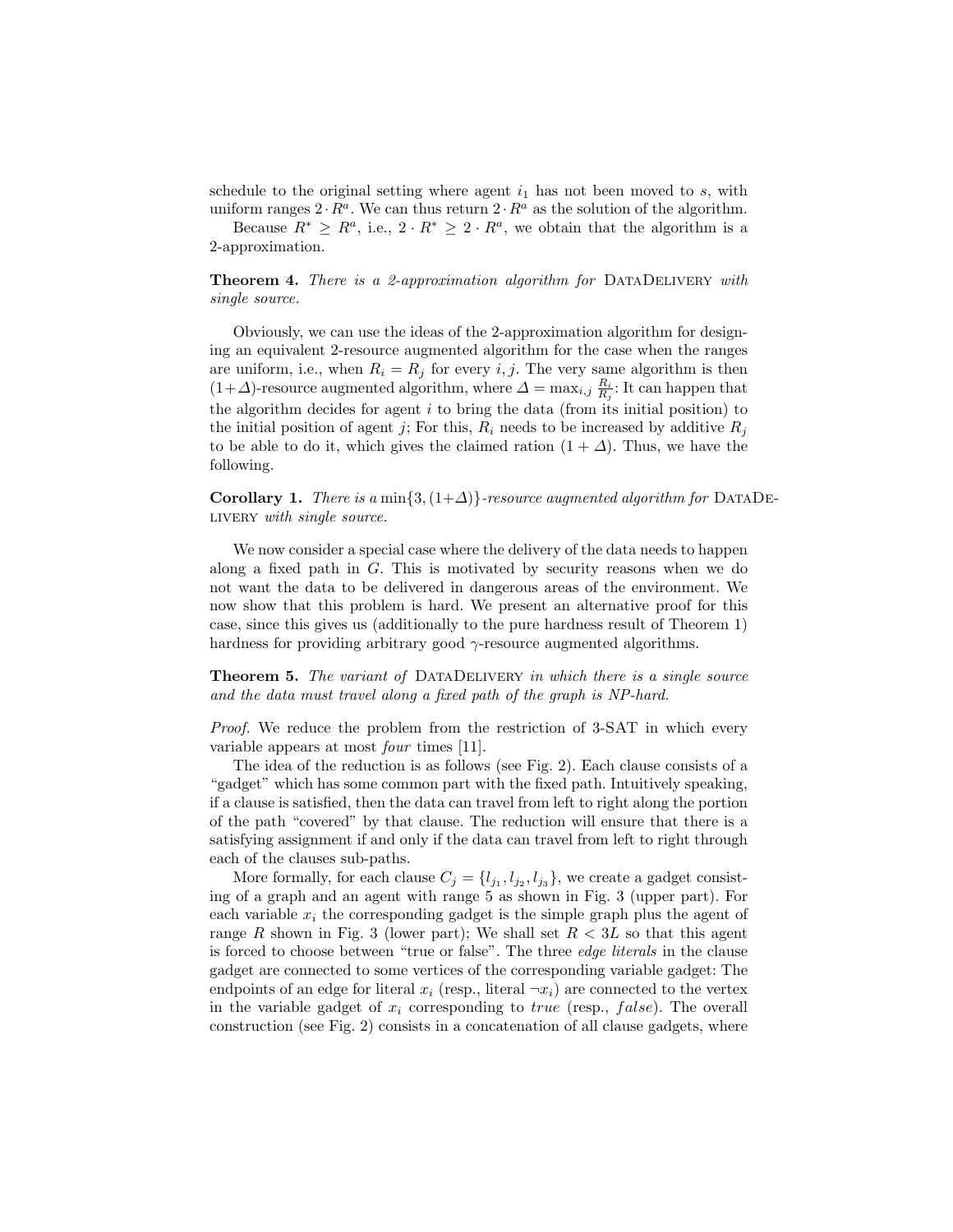

Fig. 2. Overview of the reduction from 3-SAT.



Fig. 3. The gadgets for clauses (upper part) and for variables (lower part) and how they are interconnected. An agent is shown as box with a number inside (its range). The two edges in the variable gadget have length L. Every other edge has unit length and the splines represent a chain of  $L$  edges with  $L$  additional agents of range 1 each.

any two consecutive gadgets are connected via a spline path, that is, a chain of L edges/agents like the one shown in Fig. 3.

We say that an agent *covers* and edge of the path if it traverses that edge from left to right. By setting  $R = L + 8$  and  $L = 8$  we have that

- 1. The agent for the clause cannot cover all three literal edges alone, but can cover any two of them. It is impossible for this agent to cover some edge of another clause gadget (because of the spline paths between clause gadgets).
- 2. The agent for a variable  $x_i$  can either (1) cover one edge in each of the clauses where  $x_i$  appears positive or (2) cover one edge in each of the clauses where  $x_i$  appears negated. It is impossible for this agent to cover an edge from a clause where  $x_i$  is positive and from another clause where  $x_i$  is negated.

Note that in the second item we use the fact that every variable appears in at most four clauses and, without loss of generality, it appears both positive and negated (so, there are at most three positive occurrences and at most three negated ones).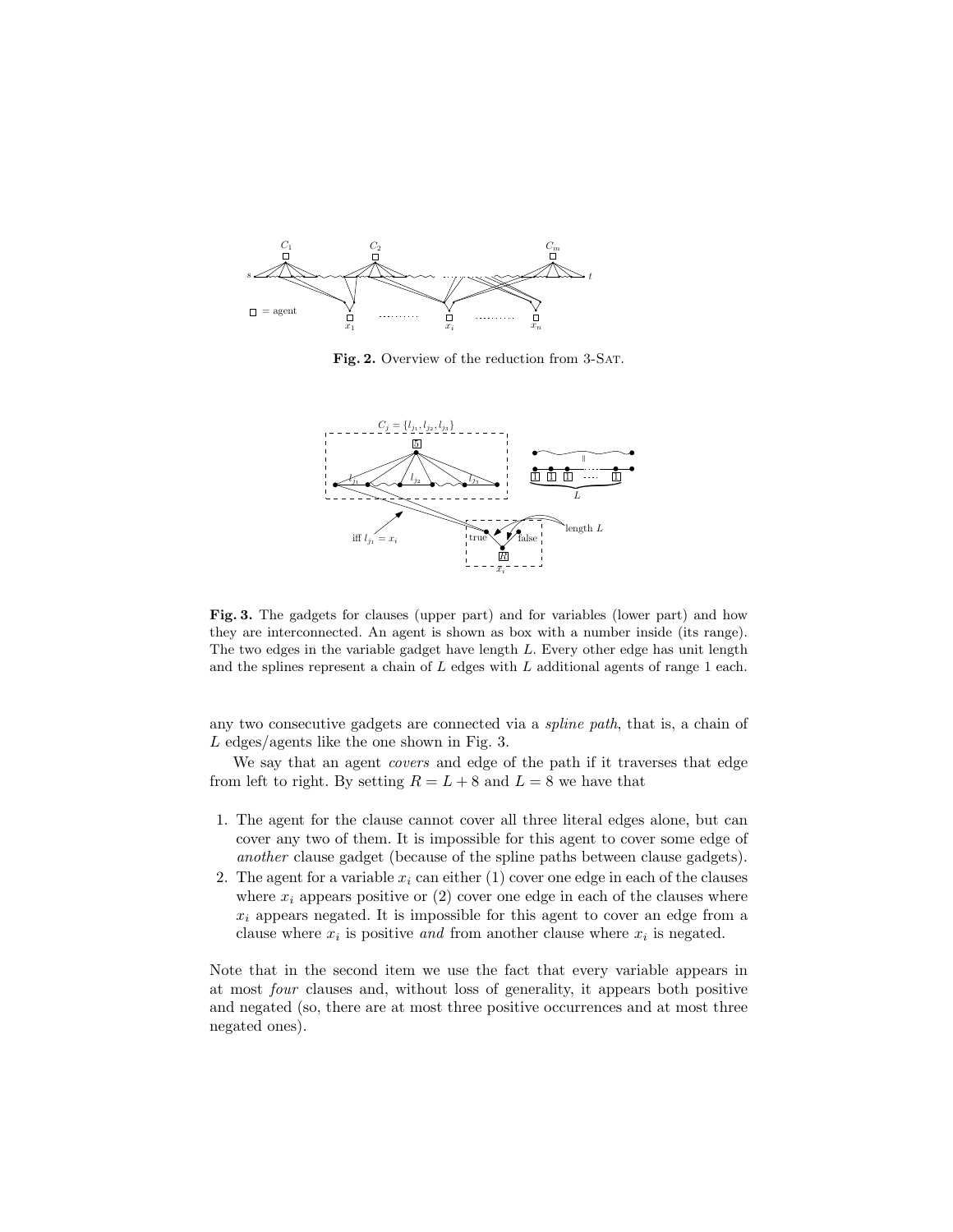Claim. For every satisfying truth-assignment there exists a feasible movement of the agents such that the data travels along the path.

*Proof (of Claim)*. If the assignment sets  $x_i = true$  (resp.,  $x_i = false$ ) then, by Item 2, the variable agent can cover one literal edge in each of the clauses where  $x_i$  appears positive (resp., negated). Since the assignment satisfies all clauses, each clause has one literal edge covered by a variable agent. The remaining two literal edges can be covered by the clause agent of the clause (Item 1). The edges in the spline paths are covered by the corresponding agents.  $\square$ 

Claim. For every feasible movement of the agents such that the data travels along the path, there exists a satisfying truth-assignment.

Proof (of Claim). In every feasible movement all edges in the path must be covered by some agent. In particular, for each clause, there must be one of the three literal edges that is covered by a variable agent (Item 1). By Item 2 we can obtain a truth-assignment as follows: If the variable agent for  $x_i$  covers edge literals of clauses where  $x_i$  appears positive, then we set  $x_i = true$ ; Otherwise we set  $x_i = false$ . By the previous argument, this assignment satisfies all clauses.  $\Box$ 

The two claims above imply the NP-hardness. 
$$
\Box
$$

Note that the proof of hardness can be easily extended to the case of identical ranges. Moreover, with minor modifications, the reduction can be extended to prove that there is no  $\gamma$ -augmented algorithm for this variant of the problem, for some constant  $\gamma > 1$ .

**Corollary 2.** There exists  $\gamma > 1$  such that there is no  $\gamma$ -augmented algorithm for DATADELIVERY with single source and fixed delivery path, unless  $P=NP$ .

## 3 Multiple sources

In this section we consider the version of DataDelivery in which the agents have to collect the data from *more than one source* to a common target location.

## 3.1 A 2-approximation for a constant number of sources with identical powers

The 2-approximation algorithm from Theorem 4 can be generalized to the case of a constant number of sources. Intuitively speaking, the algorithm guesses the set of "pick-up" agents that first reach the sources and, if an agent picks up data at more than one source, then it also guesses the order in which this is done (this is possible since there is only a constant number of sources).

More formally, in the optimal solution the piece of data at every source  $s_i$ travels along some path whose first agent is the pick-up agent of that source. Note that an agent can be the pick-up agent of several sources. Given the set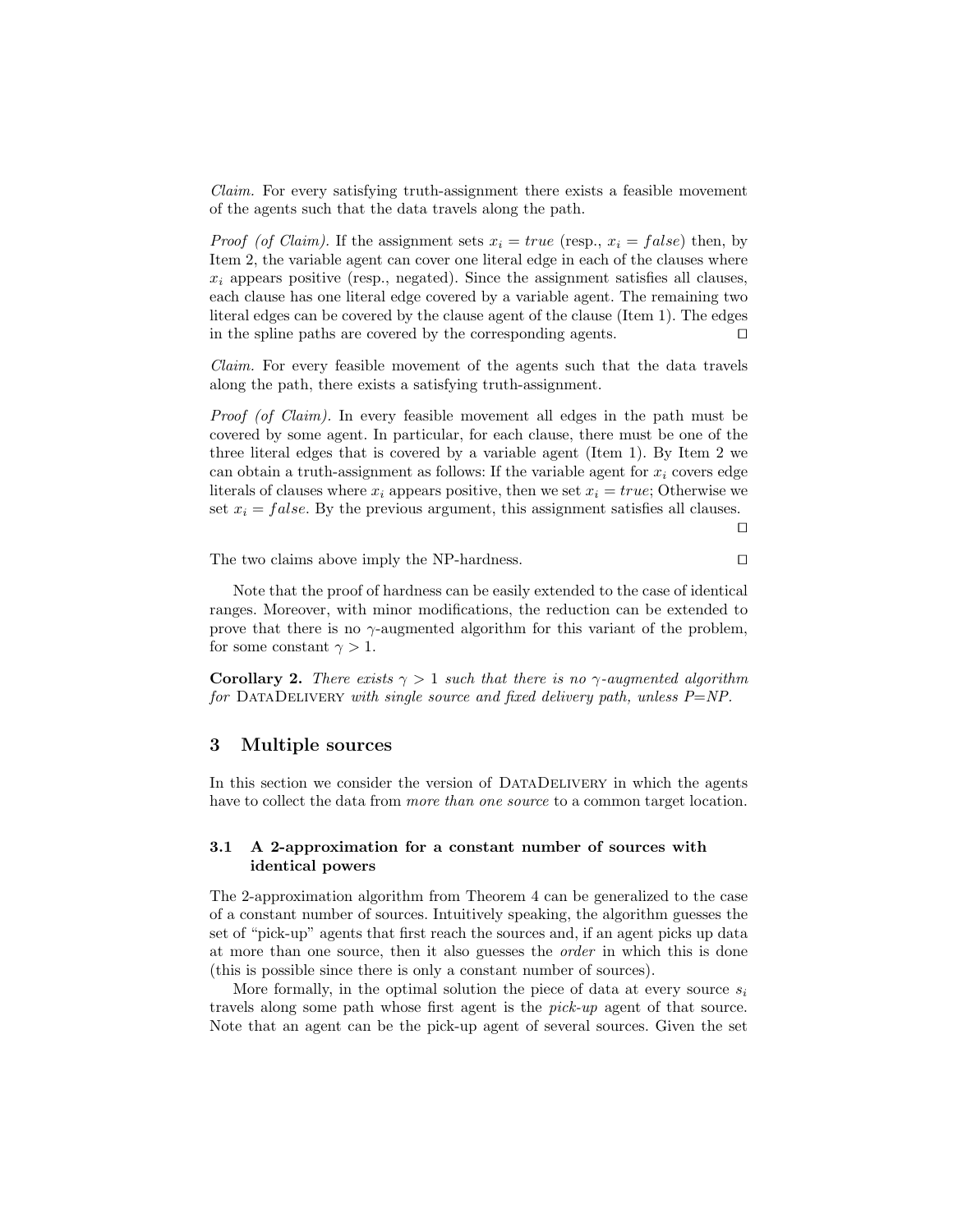P of pick-up agents, each pick-up agent  $p \in P$  is then matched to an ordered sequence of sources,

$$
s_1^{(p)} \to s_2^{(p)} \to \cdots \to s_{\ell_p}^{(p)},
$$

meaning that, in the optimal solution, agent  $p$  visits these sources in that particular order (possibly by visiting other locations in between). After being visiting the last source,  $p$  will move to some location to pass its data to some other agent  $i_p$ . Similarly to the case of a single source, we consider a new instance in which p has moved to its last source  $s_{\ell}^{(p)}$  $\binom{p}{\ell_p}$  and its initial power R has been decreased by the minimum cost of visiting these sources in that particular order:

$$
d(p, s_1^{(p)}) + d(s_1^{(p)}, s_2^{(p)}) + \cdots + d(s_{\ell_p-1}^{(p)}, s_{\ell_p}^{(p)}).
$$

(Visiting other additional locations between two consecutive sources can only increase this cost.) The new instance is thus feasible and, in particular, the range of  $p$  when starting from the last source allows it to move inside the ball of  $i_p$ . Thus it can move directly to  $i_p$  if provided an extra power of R. Therefore, any path from  $s$  to  $t$  in the connectivity graph of the modified instance yields a 2-approximation: Each pick-up agent visits all of its sources in the specified order and then moves from the last source to the first agent in the path (by the previous argument this costs at most  $2R$ ). Then the subsequent agents simply bring the collected data directly to the next agent in the path (again the cost is at most  $2R$  since these agents have power R also in the modified instance).

The 2-approximation algorithm now suggests itself: Guess the set of pick-up agents and their ordered sequence of sources (there are only constantly many since the number of sources is constant), and then check if the connectivity graph of the modified instance contains a path from  $s$  to  $t$  (this is indeed the case when the guess in the first step is correct).

Theorem 6. There is a 2-approximation algorithm for DATADELIVERY with a constant number of sources.

#### 3.2 On hardness and approximation of arbitrary number of sources

When there are many sources but each source initially contains an agent, then the problem is NP-hard even for identical powers. This follows from Theorem 4 in [5], which study a conceptually different problem, but the proof of hardness applies also to our problem. We note that one can easily extend the 2-approximation algorithm from Section 3.1 for this very special case.

# 4 Conclusions and Open Problems

In this work we have studied several variants of DataDelivery. This problem concerns how a set of energy-constrained agents can collectively move some data from a set of given locations to a common target. The problems turn out to be hard, and the hardness lies (essentially) in finding how and in which order